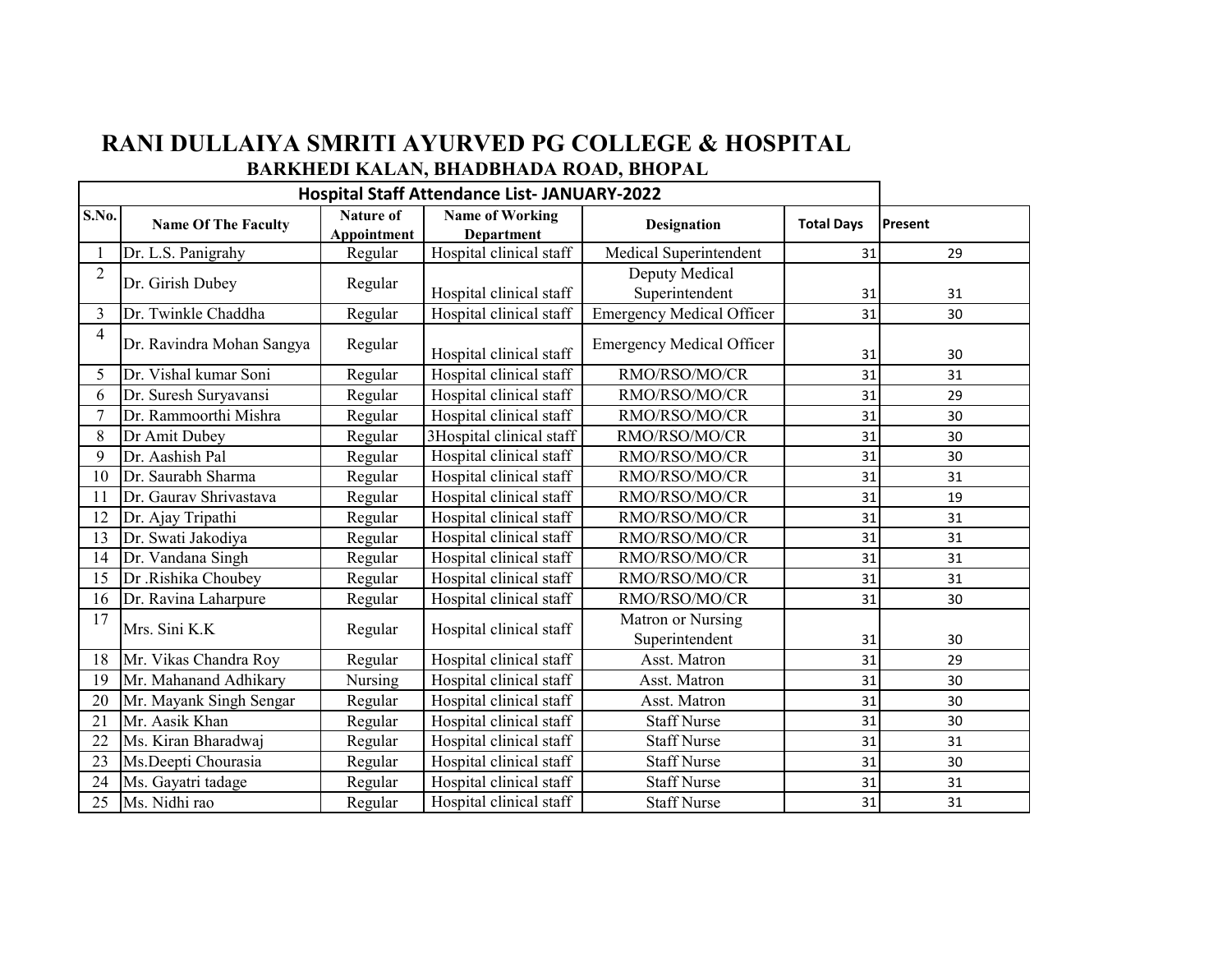| 26 | Mr. Deepak rathore                                    | Regular | Hospital clinical staff | Staff Nurse                     | 31 | 30 |
|----|-------------------------------------------------------|---------|-------------------------|---------------------------------|----|----|
| 27 | Mr. Baldev Yadav                                      | Regular | Hospital clinical staff | <b>Staff Nurse</b>              | 31 | 31 |
| 28 | Ms.Archana Wagh                                       | Regular | Hospital clinical staff | <b>Staff Nurse</b>              | 31 | 30 |
| 29 | Mrs.Preeti Sen                                        | Regular | Hospital clinical staff | <b>Staff Nurse</b>              | 31 | 31 |
| 30 | Mrs.Deeksha Verma                                     | Regular | Hospital clinical staff | <b>Staff Nurse</b>              | 31 | 30 |
| 31 | Mrs.Mamta Sable                                       | Regular | Hospital clinical staff | <b>Staff Nurse</b>              | 31 | 29 |
| 32 | Miss. Sangita Gubrela                                 | Regular | Hospital clinical staff | <b>Staff Nurse</b>              | 31 | 31 |
| 33 | Mrs. Sunita (Nurse) W/O<br>Bagamal (UAN 101667224940) | Regular | Hospital clinical staff | Ward Boy or Ayah                | 31 | 31 |
| 34 | Mrs. Pan Bai                                          | Regular | Hospital clinical staff | Ward Boy or Ayah                | 31 | 31 |
| 35 | Mrs. Anita Pandey (12th)                              | Regular | Hospital clinical staff | Ward Boy or Ayah                | 31 | 31 |
| 36 | Mrs. Maya Malviya                                     | Regular | Hospital clinical staff | Ward Boy or Ayah                | 31 | 22 |
| 37 | Mrs.Krishna Kahar                                     | Regular | Hospital clinical staff | Ward Boy or Ayah                | 31 | 28 |
| 38 | Mrs. Babita Sahu                                      | Regular | Hospital clinical staff | Ward Boy or Ayah                | 31 | 27 |
| 39 | Mr. Kriparam Vishwakarma                              | Regular | Hospital clinical staff | Ward Boy or Ayah                | 31 | 30 |
| 40 | Mr. Mukesh Mehra                                      | Regular | Hospital clinical staff | Ward Boy or Ayah                | 31 | 30 |
| 41 | Mr. Kamal Kishor Rawatkar                             | Regular | Hospital clinical staff | Pharmacist                      | 31 | 30 |
| 42 | Mr. Krishna Puwar                                     | Regular | Hospital clinical staff | Pharmacist                      | 31 | 29 |
| 43 | Mr. Ajay Verma                                        | Regular | Hospital clinical staff | Pharmacist                      | 31 | 30 |
| 44 | Mr.Gajendra Chourasia                                 | Regular | Hospital clinical staff | Pharmacist                      | 31 | 30 |
| 45 | Mr. Anubhav Joshi                                     | Regular | Hospital clinical staff | Dresser                         | 31 | 31 |
| 46 | Mr. Manish Pawar                                      | Regular | Hospital clinical staff | Dresser                         | 31 | 20 |
| 47 | Mrs. Mamata Gupta                                     | Regular | Hospital clinical staff | <b>Store Keeper</b>             | 31 | 30 |
| 48 |                                                       |         | Hospital                | Office Staff (for registration, |    |    |
|    | Mrs. Shikha Jain                                      | Regular | administrative staff    | record maintenance, data        |    |    |
|    |                                                       |         |                         | entry etc.)                     | 31 | 28 |
| 49 |                                                       |         | Hospital                | Office Staff (for registration, |    |    |
|    | Ms Shefali Nagariya                                   | Regular | administrative staff    | record maintenance, data        |    |    |
|    |                                                       |         |                         | entry etc.)                     | 31 | 29 |
| 50 | Mr. Ankit Sarathe                                     | Regular | Hospital clinical staff | Panchakarma Asst.               | 31 | 29 |
| 51 | Mr. Saji Kumar                                        | Regular | Hospital clinical staff | Panchakarma Asst.               | 31 | 31 |
| 52 | Ms. Lata Kahar                                        | Regular | Hospital clinical staff | Panchakarma Asst.               | 31 | 25 |
| 53 | Miss Shweta Sarkar                                    | Regular | Hospital clinical staff | Panchakarma Asst.               | 31 | 30 |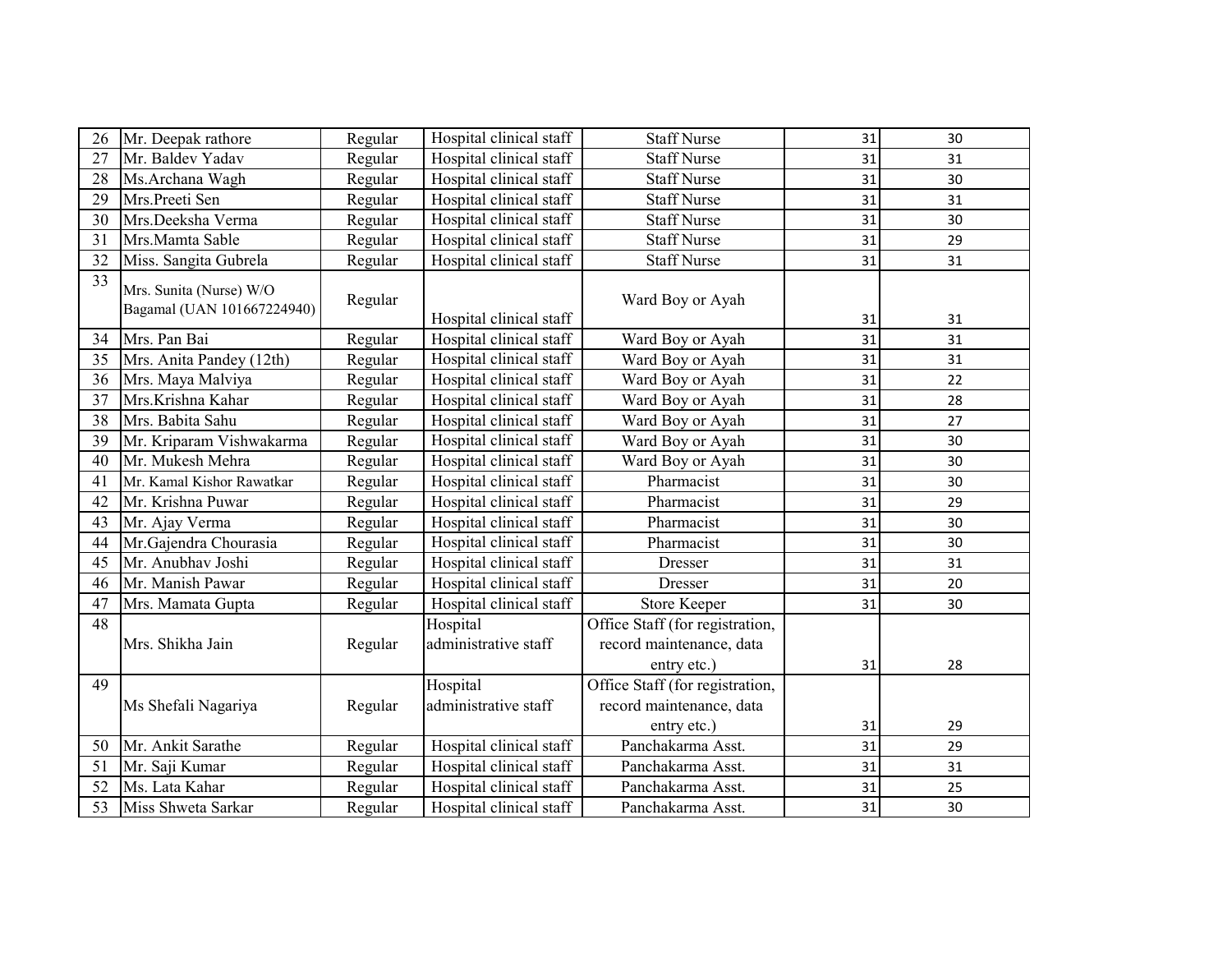| 54 | Ms Akansha Singh           | Regular     | Hospital clinical staff | <b>Operation Theatre Attendant</b> | 31              | 30 |
|----|----------------------------|-------------|-------------------------|------------------------------------|-----------------|----|
| 55 | Miss Payal Thakur          | Regular     | Hospital clinical staff | <b>Operation Theatre Nurse</b>     | 31              | 30 |
| 56 | Mrs. Usha Turkar           | Regular     | Hospital clinical staff | Midwife                            | 31              | 30 |
| 57 | Mr Roshan Amliyar          | Regular     | Hospital clinical staff | Laboratory Technician              | 31              | 31 |
| 58 | Ms. Laxmi Ratnakar         | Regular     | Hospital clinical staff | Laboratory Technician              | 31              | 31 |
| 59 | Dr. Prashant D Math        |             |                         | Pharmacy Manager or                |                 |    |
|    |                            | Regular     | Hospital clinical staff | Superintendent                     | 31              | 31 |
| 60 | Mr. Arpit Nagariya         | Regular     | Hospital clinical staff | <b>Analytical Chemist</b>          | 31              | 30 |
| 61 | Mr. Vipin Jain             | Regular     | Hospital clinical staff | Pharmacognosist                    | 31              | 31 |
| 62 | Mr. Mahendra Sharma        | Regular     | Hospital clinical staff | dark room attendant                | 31              | 31 |
| 63 | Miss. Preeti Rajput        | Regular     | Hospital clinical staff | Yoga Expert                        | 31              | 31 |
| 64 | Mr. Dhaniram               | Regular     | Hospital clinical staff | attendant (pharmacy)               | 31              | 31 |
| 65 | Mrs. Sunita (Pharmacy) W/o |             |                         |                                    |                 |    |
|    | Mukesh (UAN                | Regular     |                         | pharmacy worker                    |                 |    |
|    | 101667224964)              |             | Hospital clinical staff |                                    | 31              | 28 |
| 66 | Mrs. Rekha Yadav           | Regular     | Hospital clinical staff | pharmacy worker                    | 31              | 30 |
| 67 | Mrs. Vimla Vishwakarma     | Regular     | Hospital clinical staff | peon (clinical laboratory)         | 31              | 26 |
| 68 | Mrs. Praveena R            | Regular     | Hospital clinical staff | Masseur                            | 31              | 30 |
| 69 | Mrs. Lalita Rathore        | Regular     | Hospital clinical staff | <b>Bone Setter</b>                 | 31              | 31 |
| 70 | Mrs Ranu Jain              | Regular     | Hospital clinical staff | Microbiologist                     | 31              | 30 |
| 71 | Mr. R.S. Chauhan           |             | Hospital clinical staff | Biostatiscian                      | 31              | 31 |
| 72 | Mrs. Bhavana Datir         | Regular     | Hospital clinical staff | <b>Biochemist</b>                  | 31              | 31 |
| 73 | Mr. Mukesh Nikhode         | Regular     | Hospital clinical staff | Pharmacologist                     | 31              | 30 |
| 74 | Mr. Shivansh Savita        | Regular     | Hospital clinical staff | Electrician                        | 31              | 29 |
| 75 | Mr.Nikhil Singh            | Contractual | Hospital clinical staff | Cook                               | 31              | 31 |
| 76 | Mr. Hariom                 | Contractual | Hospital clinical staff | Washerman                          | 31              | 30 |
| 77 | Ms.Babita Maheshwari       | Regular     | Hospital clinical staff | O.T Attendend                      | 31              | 31 |
| 78 | Miss Suvita Chouhan        | Regular     | Hospital clinical staff | Nurse (Panchakarma)                | 31              | 18 |
| 79 | Mr. Yogendra kumar Raikwar | Contractual | Hospital clinical staff | Sweeper                            | 31              | 27 |
| 80 | Mr. Shivkumar Raikwar      | Contractual | Hospital clinical staff | Sweeper                            | 31              | 27 |
| 81 | Mr. Amit Ahirwar           | Contractual | Hospital clinical staff | <b>Security Guard</b>              | $\overline{31}$ | 20 |
| 82 | Mr. Arvind Sen             | Contractual | Hospital clinical staff | <b>Security Guard</b>              | 31              | 20 |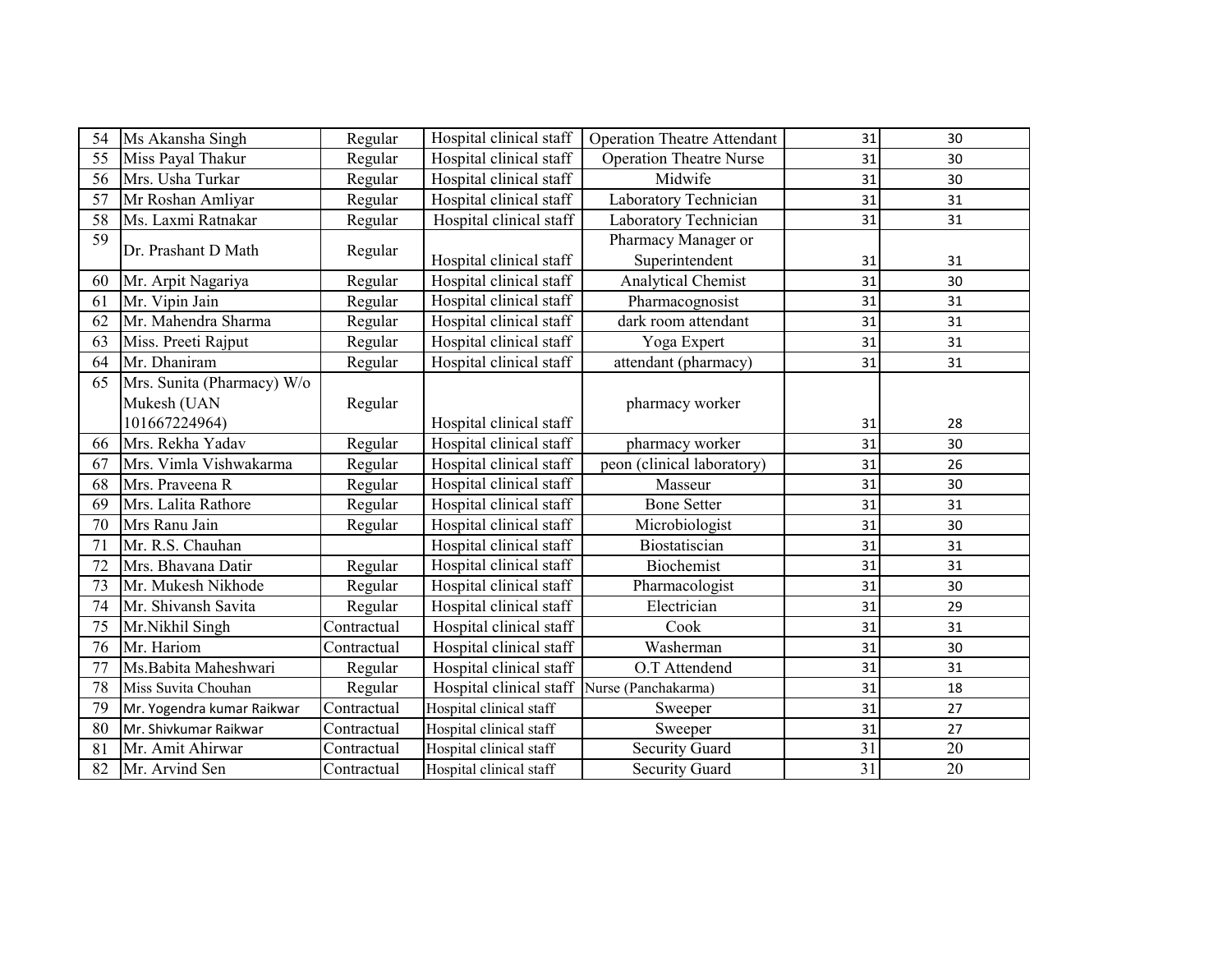## **RANI DULLAIYA SMRITI AYURVED PG COLLEGE & HOSPITAL BARKHEDI KALAN, BHADBHADA ROAD, BHOPAL**

## **Hospital Staff Attendance List- FEBRUARY-2022**

| S.No.          | <b>Name Of The Faculty</b> | <b>Nature of</b><br><b>Appointment</b> | <b>Name of Working</b><br><b>Department</b> | Designation                         | <b>Total Days Present</b> |    |
|----------------|----------------------------|----------------------------------------|---------------------------------------------|-------------------------------------|---------------------------|----|
|                | Dr. L.S. Panigrahy         | Regular                                | Hospital clinical staff                     | Medical Superintendent              | 28                        | 25 |
| $\overline{c}$ | Dr. Girish Dubey           | Regular                                | Hospital clinical staff                     | Deputy Medical<br>Superintendent    | 28                        | 27 |
| 3              | Dr. Twinkle Chaddha        | Regular                                | Hospital clinical staff                     | <b>Emergency Medical Officer</b>    | 28                        | 26 |
| $\overline{4}$ | Dr. Ravindra Mohan Sangya  | Regular                                | Hospital clinical staff                     | <b>Emergency Medical Officer</b>    | 28                        | 26 |
| 5              | Dr. Vishal kumar Soni      | Regular                                | Hospital clinical staff                     | RMO/RSO/MO/CR                       | 28                        | 27 |
| 6              | Dr. Suresh Suryavansi      | Regular                                | Hospital clinical staff                     | RMO/RSO/MO/CR                       | 28                        | 26 |
| 7              | Dr. Rammoorthi Mishra      | Regular                                | Hospital clinical staff                     | RMO/RSO/MO/CR                       | 28                        | 26 |
| 8              | Dr. Aashish Pal            | Regular                                | Hospital clinical staff                     | RMO/RSO/MO/CR                       | 28                        | 26 |
| 9              | Dr. Saurabh Sharma         | Regular                                | Hospital clinical staff                     | RMO/RSO/MO/CR                       | 28                        | 26 |
| 10             | Dr. Gaurav Shrivastava     | Regular                                | Hospital clinical staff                     | RMO/RSO/MO/CR                       | 28                        | 27 |
| 11             | Dr. Ajay Tripathi          | Regular                                | Hospital clinical staff                     | RMO/RSO/MO/CR                       | 28                        | 23 |
| 12             | Dr. Swati Jakodiya         | Regular                                | Hospital clinical staff                     | RMO/RSO/MO/CR                       | 28                        | 27 |
| 13             | Dr. Vandana Singh          | Regular                                | Hospital clinical staff                     | RMO/RSO/MO/CR                       | 28                        | 27 |
| 14             | Dr .Rishika Choubey        | Regular                                | Hospital clinical staff                     | RMO/RSO/MO/CR                       | 28                        | 27 |
| 15             | Dr. Ravina Laharpure       | Regular                                | Hospital clinical staff                     | RMO/RSO/MO/CR                       | 28                        | 26 |
| 16             | Mrs. Sini K.K              | Regular                                | Hospital clinical staff                     | Matron or Nursing<br>Superintendent | 28                        | 26 |
| 17             | Mr. Vikas Chandra Roy      | Regular                                | Hospital clinical staff                     | Asst. Matron                        | 28                        | 27 |
| 18             | Mr. Mayank Singh Sengar    | Regular                                | Hospital clinical staff                     | Asst. Matron (01 Jan 22)            | 28                        | 26 |
| 19             | Mr. Aasik Khan             | Nursing                                | Hospital clinical staff                     | <b>Staff Nurse</b>                  | 28                        | 26 |
| 20             | Ms. Kiran Bharadwaj        | Regular                                | Hospital clinical staff                     | <b>Staff Nurse</b>                  | 28                        | 27 |
| 21             | Ms.Deepti Chourasia        | Regular                                | Hospital clinical staff                     | <b>Staff Nurse</b>                  | 28                        | 26 |
| 22             | Ms. Gayatri tadage         | Regular                                | Hospital clinical staff                     | <b>Staff Nurse</b>                  | 28                        | 27 |
| 23             | Ms. Nidhi rao              | Regular                                | Hospital clinical staff                     | <b>Staff Nurse</b>                  | 28                        | 27 |
| 24             | Mr. Deepak rathore         | Regular                                | Hospital clinical staff                     | <b>Staff Nurse</b>                  | 28                        | 26 |
| 25             | Mr. Baldev Yadav           | Regular                                | Hospital clinical staff                     | <b>Staff Nurse</b>                  | 28                        | 27 |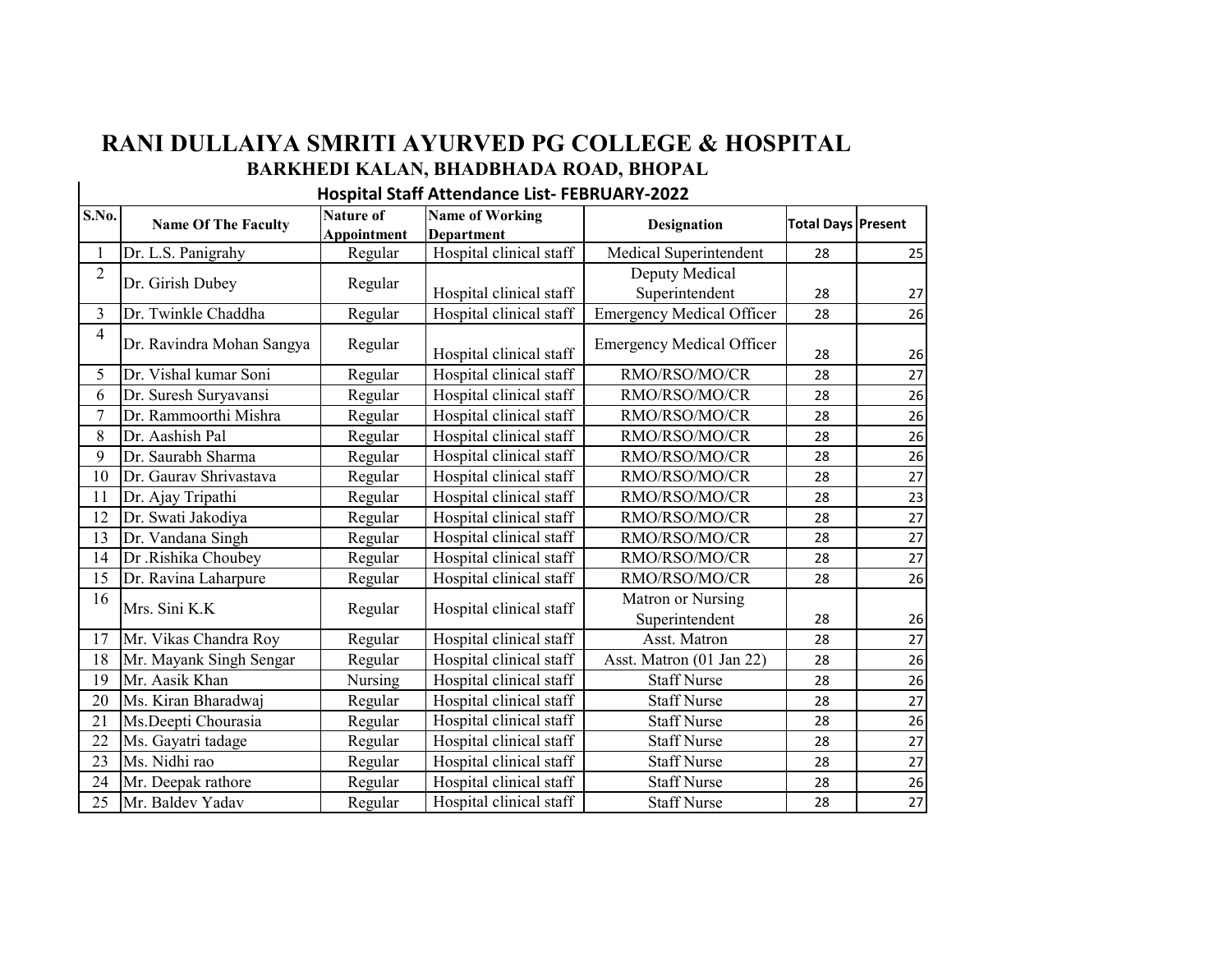| 26 | Ms.Archana Wagh                                       | Regular | Hospital clinical staff          | <b>Staff Nurse</b>                                                         | 28 | 26 |
|----|-------------------------------------------------------|---------|----------------------------------|----------------------------------------------------------------------------|----|----|
| 27 | Mrs.Preeti Sen                                        | Regular | Hospital clinical staff          | <b>Staff Nurse</b>                                                         | 28 | 27 |
| 28 | Mrs.Deeksha Verma                                     | Regular | Hospital clinical staff          | <b>Staff Nurse</b>                                                         | 28 | 26 |
| 29 | Mrs.Mamta Sable                                       | Regular | Hospital clinical staff          | <b>Staff Nurse</b>                                                         | 28 | 27 |
| 30 | Miss. Sangita Gubrela                                 | Regular | Hospital clinical staff          | <b>Staff Nurse</b>                                                         | 28 | 26 |
| 31 | Ms. Urmila Rathour                                    | Regular | Hospital clinical staff          | <b>Staff Nurse</b>                                                         | 28 | 24 |
| 32 | Mrs. Sunita (Nurse) W/O<br>Bagamal (UAN 101667224940) | Regular | Hospital clinical staff          | Ward Boy or Ayah                                                           | 28 | 26 |
| 33 | Mrs. Pan Bai                                          | Regular | Hospital clinical staff          | Ward Boy or Ayah                                                           | 28 | 28 |
| 34 | Mrs. Anita Pandey (12th)                              | Regular | Hospital clinical staff          | Ward Boy or Ayah                                                           | 28 | 23 |
| 35 | Mrs. Maya Malviya                                     | Regular | Hospital clinical staff          | Ward Boy or Ayah                                                           | 28 | 27 |
| 36 | Mrs.Krishna Kahar                                     | Regular | Hospital clinical staff          | Ward Boy or Ayah                                                           | 28 | 28 |
| 37 | Mrs. Babita Sahu                                      | Regular | Hospital clinical staff          | Ward Boy or Ayah                                                           | 28 | 26 |
| 38 | Mr. Kriparam Vishwakarma                              | Regular | Hospital clinical staff          | Ward Boy or Ayah                                                           | 28 | 26 |
| 39 | Mr. Mukesh Mehra                                      | Regular | Hospital clinical staff          | Ward Boy or Ayah                                                           | 28 | 26 |
| 40 | Mr. Kamal Kishor Rawatkar                             | Regular | Hospital clinical staff          | Pharmacist                                                                 | 28 | 26 |
| 41 | Mr. Krishna Puwar                                     | Regular | Hospital clinical staff          | Pharmacist                                                                 | 28 | 26 |
| 42 | Mr. Ajay Verma                                        | Regular | Hospital clinical staff          | Pharmacist                                                                 | 28 | 26 |
| 43 | Mr.Gajendra Chourasia                                 | Regular | Hospital clinical staff          | Pharmacist                                                                 | 28 | 26 |
| 44 | Mr. Anubhav Joshi                                     | Regular | Hospital clinical staff          | Dresser                                                                    | 28 | 26 |
| 45 | Mr. Manish Pawar                                      | Regular | Hospital clinical staff          | Dresser                                                                    | 28 | 25 |
| 46 | Mrs. Mamata Gupta                                     | Regular | Hospital clinical staff          | <b>Store Keeper</b>                                                        | 28 | 26 |
| 47 | Mrs. Shikha Jain                                      | Regular | Hospital<br>administrative staff | Office Staff (for registration,<br>record maintenance, data<br>entry etc.) | 28 | 26 |
| 48 | Ms Shefali Nagariya                                   | Regular | Hospital<br>administrative staff | Office Staff (for registration,<br>record maintenance, data<br>entry etc.) | 28 | 28 |
| 49 | Mr. Ankit Sarathe                                     | Regular | Hospital clinical staff          | Panchakarma Asst.                                                          | 28 | 27 |
| 50 | Mr. Saji Kumar                                        | Regular | Hospital clinical staff          | Panchakarma Asst.                                                          | 28 | 26 |
| 51 | Ms. Lata Kahar                                        | Regular | Hospital clinical staff          | Panchakarma Asst.                                                          | 28 | 28 |
| 52 | Miss Shweta Sarkar                                    | Regular | Hospital clinical staff          | Panchakarma Asst.                                                          | 28 | 26 |
| 53 | Ms Akansha Singh                                      | Regular | Hospital clinical staff          | <b>Operation Theatre Attendant</b>                                         | 28 | 26 |